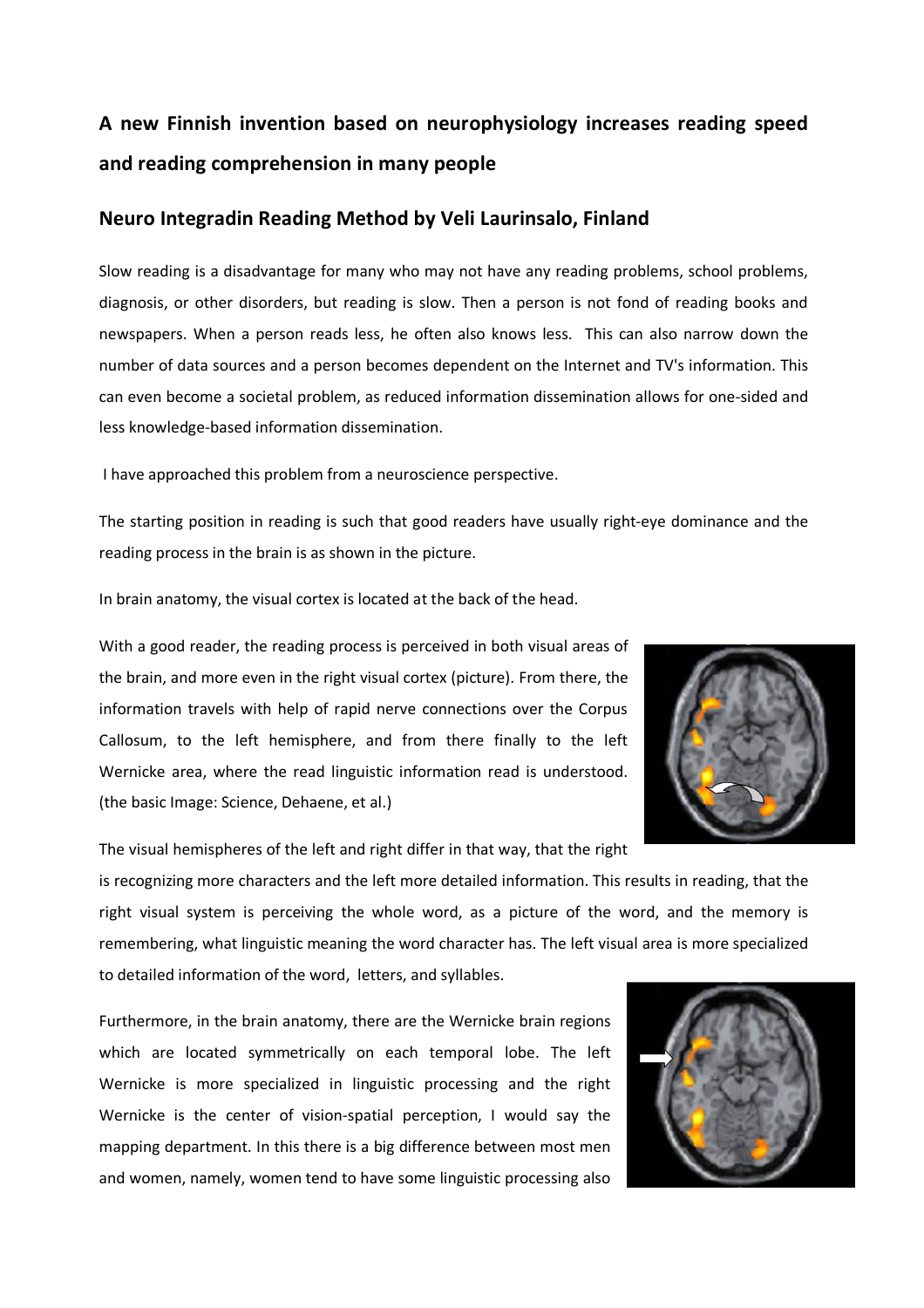in the right Wernicke, which help girls and women to have usually much better linguistic performance. This explains a lot. But let's continue with reading.

In these situations, where a person has not crawled and crept enough in his or her childhood, it is possible that the networks and connections between the left and right hemispheres of the brain have not been sufficiently activated, and then in the brain is said to exist an invisible wall, and it is called: the Brain Barrier.

It is then possible that even the visual system of the reading process does not receive a rapid visual connection over the brain bridge Corpus Callosum, but the reading relies on the visual system of the left hemisphere.

Now when these three things are combined, 1. Wernicke specializations, 2. visual brain specializations, and 3. the Brain Barrier phenomenon, an understanding of the neural background of slow reading is gained: In other words, when there is no rapid connection between the left and right lobes, the brain find always an alternative, next best path, and it is left visual cortex, its memory and association areas, and from there to the left Wernicke, that is, to the area of linguistic understanding and comprehension brain area.





The problem here is the fact that the left visual area is more specialized to detailed processes, i.e., the word details as letters and syllables. The word is studied, familiar syllable pairs are searched for, and eventually, this information opens up then in the left Wernicke area, where the linguistic content of the word is realized. The main problem is, that the word recognition process with a detailed study of the word is slower than it would be with the right visual whole-word recognition process.

This left visual area-based reading also explains the phenomenon that many slow readers are left-eye dominant, i.e., the left eye is conductive. Thus, because the poor integration between the hemispheres of the brain affects poor visual connections, the left eye has then better contact to the left visual cortex than the right eye would have, the left eye dominance develops.

Slow reading then also affects memory, as short-term memory is, as the name implies, very shortlived. This then makes it difficult to remember, because the short memory's time window closes before the slow reader has reached the end of a long sentence or paragraph.

Well, so the theoretical model is ready, but how would the problem be solved?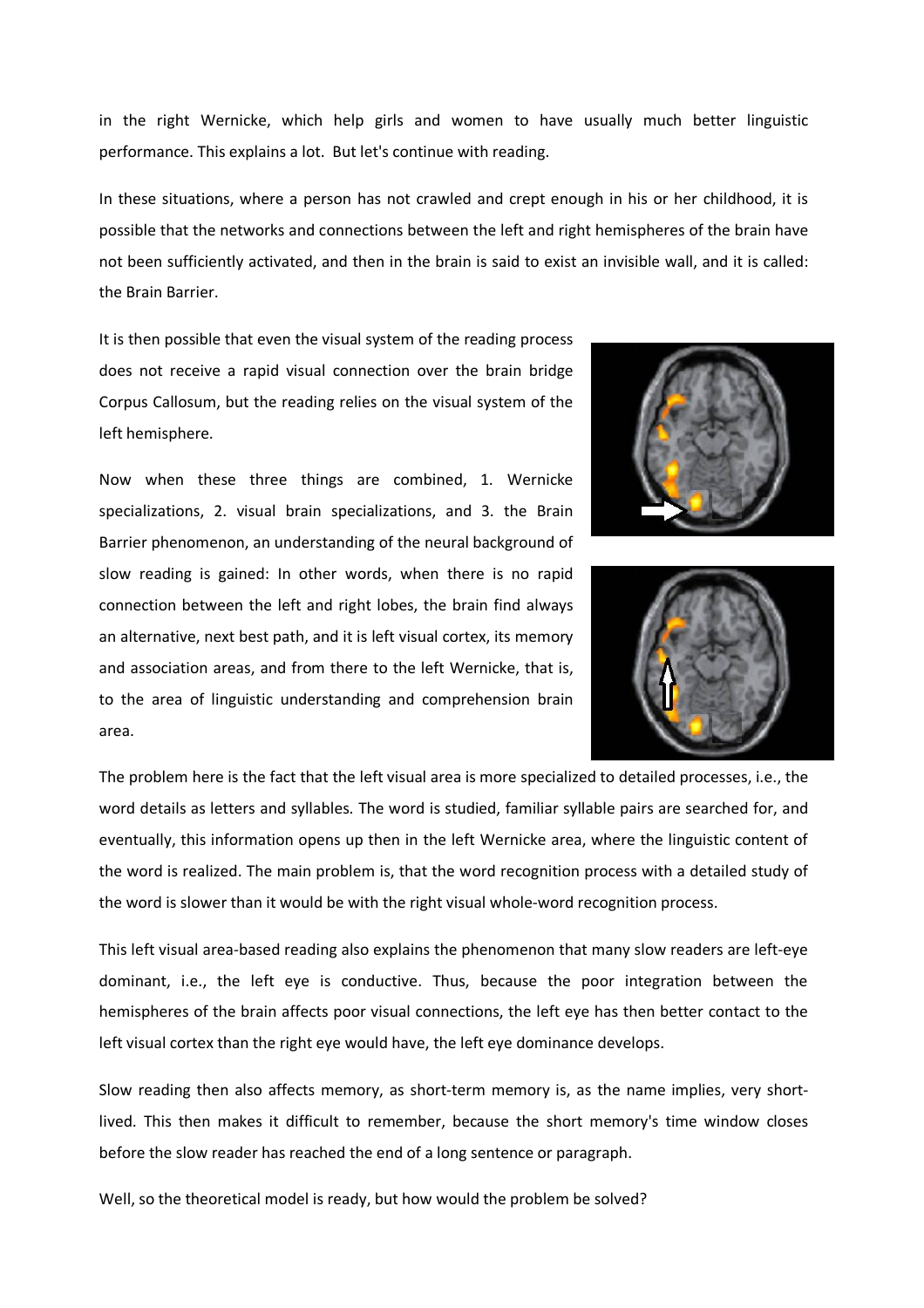#### Neuro Integradin Reading Method

As I mentioned at the beginning, for people who have not crawled and crept enough in childhood, it is possible that the extensive contact networks of the left and right hemispheres of the brain have not been sufficiently activated. So the Brain Barrier phenomenon has emerged. They can especially benefit from this solution to the problem, but the practice now introduced can possibly improve the speed of many other readers. It is worth trying.

The physical progression of the training consists of three stages.

1. First, open the connections between the hemispheres of the brain with active training, i.e. remove the Brain Barrier.

2. Force the brain to read with the whole-word method, not the previously used detail processing.

3. Practice this for 3-7 days to get a new operating system from it and use it actively so that these new nerve pathways do not wither away.

The picture shows what the practice aims to do: The visual process of reading is shifted from left to right, that is, the reading that processes the perception of the whole-word recognition process.





### Here's how it works in practice:

1. Sit in front of a computer screen, for example. Open some plain text, such as a newspaper article, and magnify the text, so that you can easily read it.

2. Open the Brain Barrier: Make slow cross-movements for about 5 minutes, e.g. left hand and right foot move slowly and at the same time, e.g. up and down, or sideways, or forward - backwards, or make circles, etc. And the same always alternately with one pair of hands and feet, and always with crossed pairs.

3. Now the Brain Barrier is opened, and reading training begins. Still make slow, for example pushing movements, which fits well under the table, and at the same time start reading the text on the screen so that you always look in the middle of the word, that is, the character of the word, and move on to the next word after figuring out the previous word.